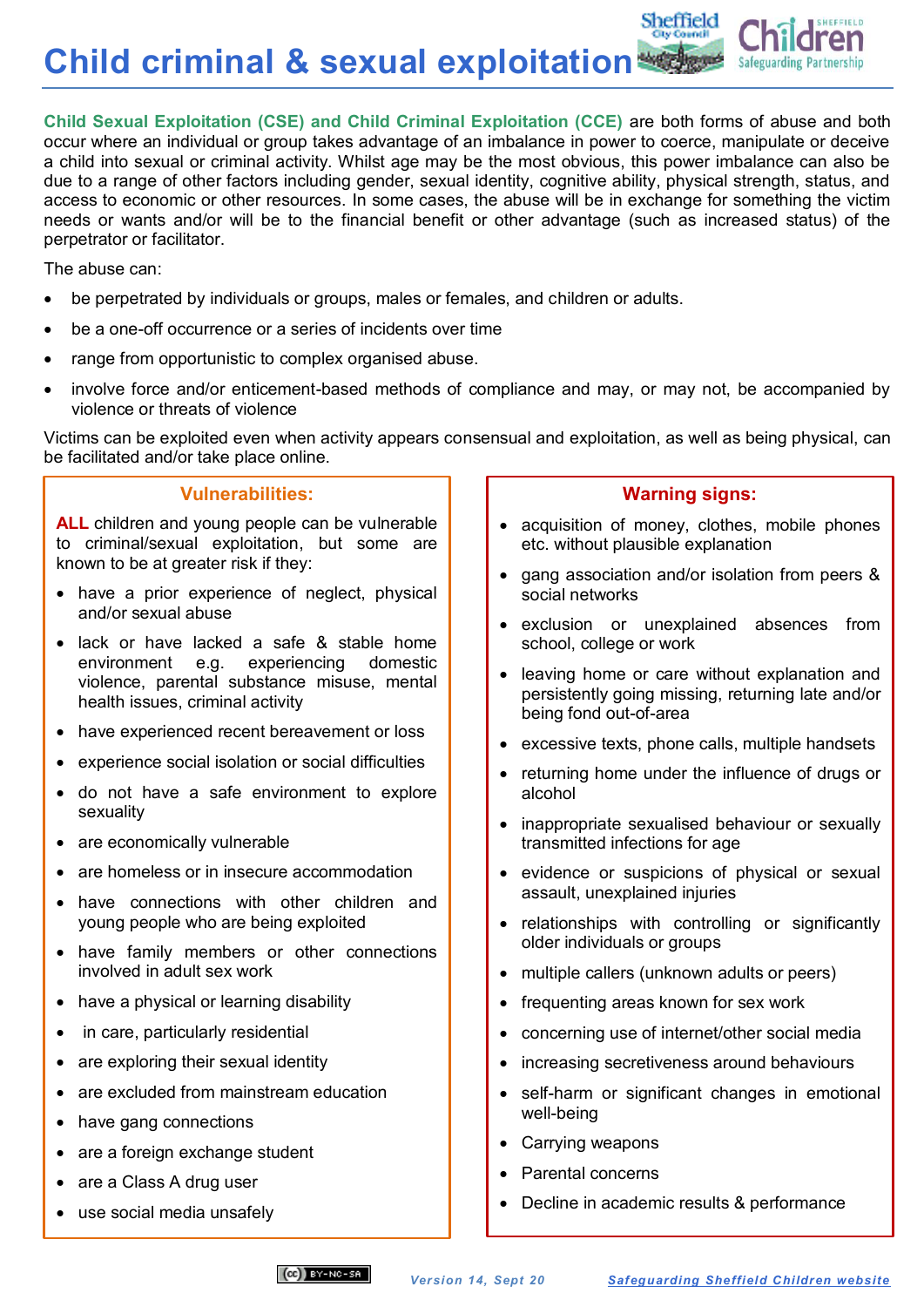**Child criminal & sexual exploitation**

### **A key factor in CSE/CCE is the presence of some form of exchange in return for something:**

- **Tangible** e.g. money, drugs, alcohol
- **Intangible** e.g. status, protection, perceived love or affection
- **Prevention** of something negative e.g. a child engages in sexual or criminal activity to stop someone carrying out a threat to harm their family.

As this exchange occurs within an unequal power dynamic, the receipt of something by a child or young person still makes them a victim.

Exploitation can affect any child or young person (male or female) under the age of 18 years.

In the case of CSE, 16 and 17 year olds can legally consent to have sex but only if it does not involve coercion or abuse.

Similarly to other forms of sexual abuse, sexual exploitation can include both contact (penetrative and non-penetrative acts) and non-contact sexual activity (e.g. online abuse).

Sexual exploitation may also occur without the child or young person's immediate knowledge (e.g. through others copying videos or images they have created and posted on social media).

Child exploitation is perpetrated by men and women, from all ethnic & socio-economic backgrounds**.**

### **Your safeguarding duty to protect and support does not depend on the child or young person's willingness to be safeguarded.**

**Trafficking** can be within a very small area, a city, the UK or abroad.

**Safeguarding Partnership** 

Sheffield

A child or young person who is recruited, transported, transferred, harboured or received for the purposes of any form of exploitation is considered to be a trafficking victim, whether or not they have been forced or deceived.

**County lines** is a form of exploitation and the term is used to describe gangs and organised criminal networks involved in exporting illegal drugs into one or more importing areas e.g. within the UK, using dedicated mobile phone lines or other form of "deal line".

They are likely to exploit children and vulnerable adults to move, sell and store the drugs and money and they will often use coercion, intimidation, violence (including sexual violence) and weapons.

**Protective factors for a child or young person can include:**

- Enjoying & participating in learning, good home/school links
- Engaging in education, employment, training, planning future career
- Good physical & mental health & development
- Age-appropriate sexual activity, no drug/alcohol misuse
- Positive boundaries, guidance, services, activities & peers
- Parental warmth, support, physical care & good safety network

## **Useful Web-links:**

- [Keeping Children Safe in Education, DfE 2020](https://www.gov.uk/government/publications/keeping-children-safe-in-education--2)
- [County Lines Guidance, Home Office](https://www.gov.uk/government/publications/criminal-exploitation-of-children-and-vulnerable-adults-county-lines)
- [NSPCC:](https://www.nspcc.org.uk/what-is-child-abuse/types-of-abuse/) Child sexual exploitation, child criminal exploitation & gangs, child trafficking
- [Child sexual exploitation: definition and a guide for practitioners, DfE 2017](https://www.gov.uk/government/publications/child-sexual-exploitation-definition-and-guide-for-practitioners)
- [Sheffield Safeguarding & Child Protection Procedures \(Section 3, Children in Specific Circumstances\)](https://sheffieldscb.proceduresonline.com/contents.html)
- [Safeguarding Children who may have been trafficked, DfE & Home Office](https://www.gov.uk/government/publications/safeguarding-children-who-may-have-been-trafficked-practice-guidance)
- [The National Referral Mechanism](https://www.gov.uk/government/publications/human-trafficking-victims-referral-and-assessment-forms/guidance-on-the-national-referral-mechanism-for-potential-adult-victims-of-modern-slavery-england-and-wales) identifying & supporting victims of human trafficking or modern slavery
- [Sheffield Child Exploitation Screening Tool](https://www.safeguardingsheffieldchildren.org/assets/1/sheffield_child_exploitation_screen_tool.pdf) to help professionals to recognise the signs, indicators and protective factors in relation to child exploitation
- [Child Sexual Exploitation, November 16,](https://www.safeguardingsheffieldchildren.org/assets/1/cse_tad__learning_brief._nov_16.pdf) SCSP Learning Brief
- [Contextual Safeguarding, December 19](https://www.safeguardingsheffieldchildren.org/assets/1/team_talk_7_contextual_safeguarding.docx) SCSP Team Talk